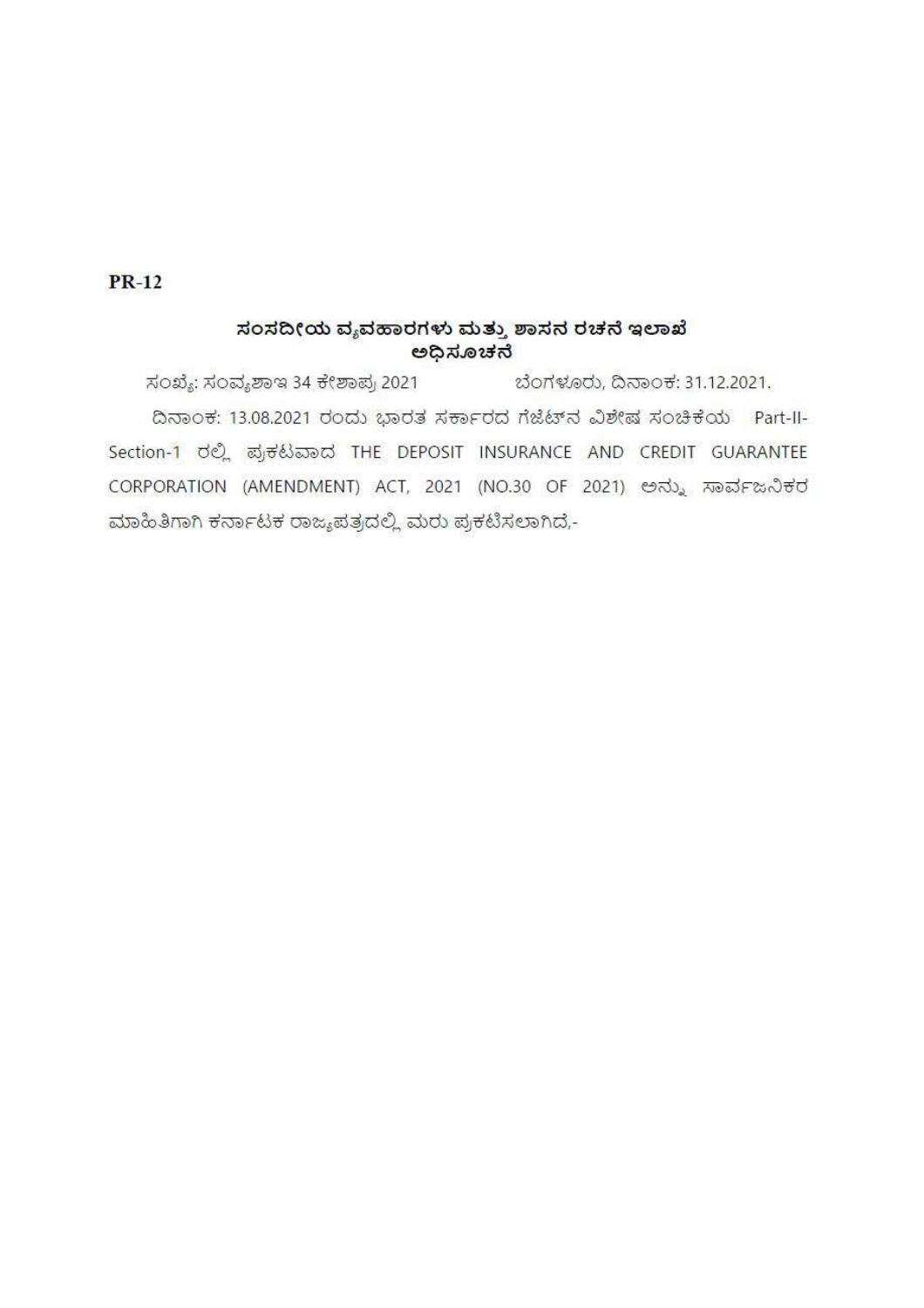

**Che Gazette of Fudia**<br>  $\frac{1}{\text{min.} \cdot \text{min.} \cdot \text{sum.} \cdot 31. -13082021 - 228988}}$ <br>
CG-DL-E-13082021-228988<br>
CG-DL-E-13082021-228988<br>
THE MATTI — Section 1<br>
PUBLISHED BY AUTHORITY<br>
PUBLISHED BY AUTHORITY<br>
PUBLISHED BY AUTHORIT

सी.जी.-डी.एल.-अ.-13082021-228988 CG-DL-E-13082021-228988

असाधारण

**EXTRAORDINARY** भाग $II$   $=$  खण्ड 1

**PART II** - Section 1

प्राधिकार से प्रकाशित

PUBLISHED BY AUTHORITY

सं॰ 44] बुर्ह दिल्ली, शुक्रवार, अगस्त 13, 2021/ श्रावण 22, 1943 (शक)

इस भाग में भिन्न पृष्ठ संख्या दी जाती है जिससे कि यह अलग संकलन के रूप में रखा जा सके। Separate paging is given to this Part in order that it may be filed as a separate compilation.

#### MINISTRY OF LAW AND JUSTICE

(Legislative Department)

New Delhi, the 13th August, 2021/ Sravana 22, 1943 (Saka)

The following Act of Parliament received the assent of the President on the 13th August, 2021, and is hereby published for general information:—

### THE DEPOSIT INSURANCE AND CREDIT GUARANTEE CORPORATION (AMENDMENT) ACT, 2021

#### NO. 30 OF 2021

[13th August, 2021.]

An Act further to amend the Deposit Insurance and Credit Guarantee Corporation Act, 1961.

BE it enacted by Parliament in the Seventy-second Year of the Republic of India as follows:—

1. (1) This Act may be called the Deposit Insurance and Credit Guarantee Corporation Short title and (Amendment) Act, 2021.

commencement.

(2) It shall come into force on such date as the Central Government may, by notification in the Official Gazette, appoint.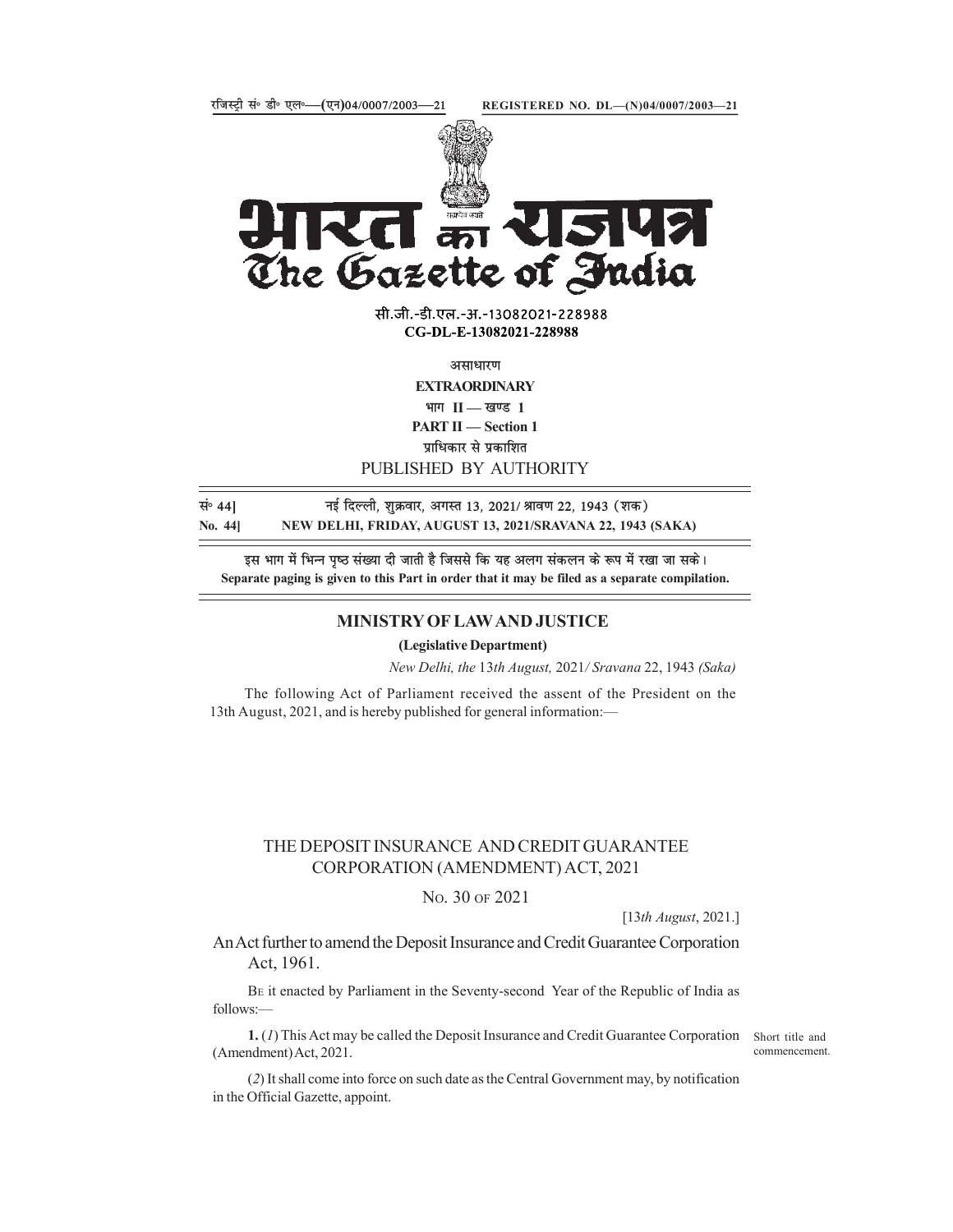THE GAZETTE OF INDIA EXTRAORDINARY [PART II—2. In section 2 of the Deposit Insurance and Credit Guarantee Corporation Act, 1961 [47 of 1961]<br>(hereinafter referred to as the principal Act),—<br>(i) in clause (f),— Amendment 2. In section 2 of the Deposit Insurance and Credit Guarantee Corporation Act, 1961 47 of 1961. (hereinafter referred to as the principal Act),— of section 2.

 $(i)$  in clause  $(f)$ ,—

 $(a)$  in sub-clause (viii), for the words "competent Court", the words "competent Court; or" shall be substituted;

(b) after sub-clause (viii), the following sub-clause shall be inserted, namely:—

 $''(ix)$  in respect of which any direction, prohibition, order or scheme referred to in sub-section  $(I)$  of section 18A is issued or made;";

 $(ii)$  in clause  $(ff)$ ,—

 $(a)$  in sub-clause (*viii*), for the words "in a State.", the words "in a State; or" shall be substituted;

(b) after sub-clause (viii), the following sub-clause shall be inserted, namely:—

 $''(ix)$  in respect of which any direction, prohibition, order or scheme referred to in sub-section  $(1)$  of section 18A is issued or made;".

Amendment 3. In section 15 of the principal Act, in sub-section  $(I)$ , in second proviso, for the words "Provided further that", the following words shall be substituted, namely:— of section 15.

> "Provided further that the Corporation may, having regard to its financial position and to the interests of the banking system of the country as a whole, and with previous approval of the Reserve Bank of India, from time to time, raise the aforesaid limit of fifteen paisa per annum for every hundred rupees of the total amount of the deposits in that bank:

Provided also that".

4. After section 18 of the principal Act, the following section shall be inserted, Insertion of namely:—<br>18A. new section

Corporation payment to depositors of insured bank.

Liability of  $18A$ . (*I*) Where, in respect of an insured bank,—

to make  $(i)$  any direction is issued or any prohibition or order or scheme is made under any of the provisions of the Banking Regulation Act, 1949; and interim

10 of 1949.

 (ii) such direction, prohibition, order or scheme provides for restrictions on depositors of such bank from accessing their deposits,

then, without prejudice to the provisions of sections 16 to 18, the Corporation shall, on the date on which such direction, prohibition, order or scheme takes effect, become liable to pay to every such depositor an amount equivalent to the amount payable by the Corporation to the depositor under section 16.

 (2) A list showing the outstanding deposits of each depositor of the insured bank, as on the date on which the direction, prohibition, order or scheme referred to in sub-section  $(I)$  takes effect, shall be furnished by such insured bank within forty-five days of such date of effect, in such form and manner as may be specified by the Corporation and certified to be correct by the chief executive officer of the insured bank.

 (3) The Corporation shall, within thirty days of the date of receipt of the list under sub-section (2), verify, through an online platform, to the extent possible, or in accordance with such procedure, as may be prescribed, the genuineness and authenticity of the claims made therein, and ascertain the willingness of each depositor to receive the amount due to him out of his deposit in the insured bank.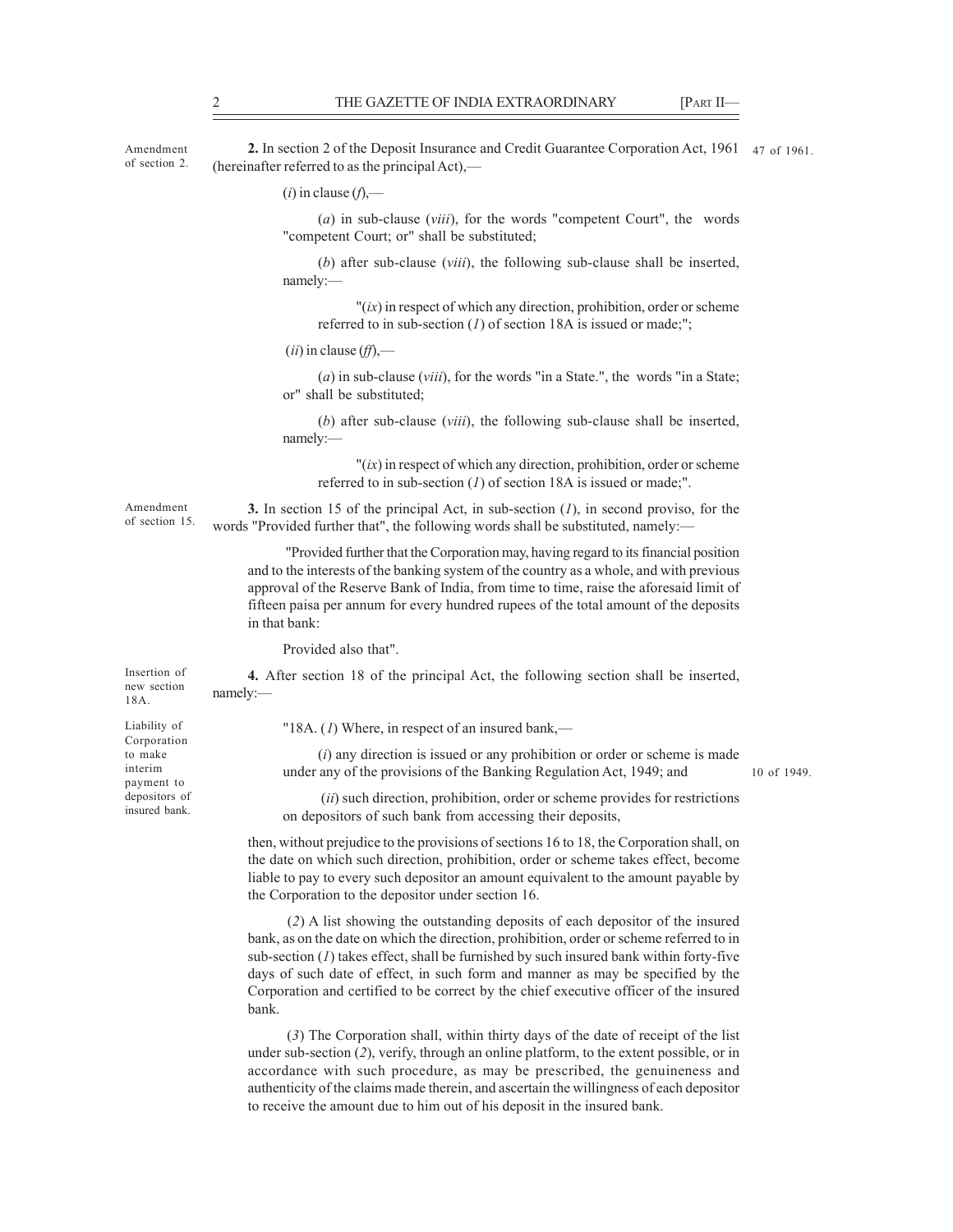SEC. 1] THE GAZETTE OF INDIA EXTRAORDINARY 3<br>
(4) Subject to the provisions of sub-section (7), the Corporation shall, before the<br>
expiry of fifteen days from the date of completion of the verification under sub-section ( (4) Subject to the provisions of sub-section (7), the Corporation shall, before the expiry of fifteen days from the date of completion of the verification under sub-section  $(3)$ , pay to the depositors who have affirmed their willingness thereunder, the amount payable under sub-section  $(I)$  either directly, or get it credited in the account of the depositors through the insured bank:

Provided that the total period of time between the date when the Corporation becomes liable to pay to the depositor and the date of payment to the depositor shall not, subject to the provisions of sub-section (7), exceed ninety days:

Provided further that any amount paid by the insured bank to the depositor during the period between the date on which the direction, prohibition, order or scheme referred to in sub-section  $(I)$  takes effect and the date of payment to the depositor, shall be appropriately reckoned by the insured bank before crediting such amount in depositor's account.

(5) Any amount paid by the Corporation under sub-section (4) in respect of a deposit shall, to the extent of the amount so paid, discharge the insured bank from its liability to the depositor in respect of that deposit, but the insured bank shall become liable to the Corporation in respect of the amount paid by the Corporation.

(6) Where, in respect of an insured bank,—

 $(i)$  any direction, prohibition, order or scheme under any of the provisions of the Banking Regulation Act, 1949 providing for suspension of business of the insured bank is already in force as on the date of commencement of the Deposit Insurance and Credit Guarantee Corporation (Amendment) Act, 2021; and

(*ii*) such direction, prohibition, order or scheme provides for restrictions on the amounts to be paid by the insured bank to each of its depositors,

then, notwithstanding anything contained in any other law for the time being in force, the Corporation shall, on and from the date of commencement of the Deposit Insurance and Credit Guarantee Corporation (Amendment) Act, 2021, become liable to pay to each depositor of such insured bank, an amount equivalent to the amount payable by the Corporation to the depositor under sub-section  $(1)$  of section 16, and the time limit specified in subsections (2) to (4) herein for such payment shall be computed from that date.

(7) Notwithstanding anything contained in sub-sections  $(1)$  to  $(6)$ , in cases where,—

(a) the Reserve Bank finds it expedient in the interest of finalising a scheme of amalgamation of the insured bank with other banking institution or a scheme of compromise or arrangement or of reconstruction in respect of such insured bank, and communicates to the Corporation accordingly, the date on which the Corporation shall become liable to pay every depositor of such insured bank may further be extended by a period not exceeding ninety days;

(b) the restrictions on payment to depositors are removed by the Reserve Bank at any time before payment to depositors by the Corporation under sub-section  $(4)$ , and the insured bank or the transferee bank is in a position to make payments to its depositors on demand without any restrictions, the Corporation shall not be liable to make payment to the depositors of such insured bank.

5. In section 19 of the principal Act, after the word and figures "section 18", the words, figures and letter "or section 18A" shall be inserted.

6. In section 20 of the principal Act, after the word and figures "section 18", the words, figures and letter "or section 18A" shall be inserted.

7. In section 21 of the principal Act,—

 $(i)$  in sub-section  $(I)$ , after the word and figures "section 18", the words, figures and letter "or section 18A" shall be inserted;

Amendment of section 19.

Amendment of section 20.

Amendment of section 21.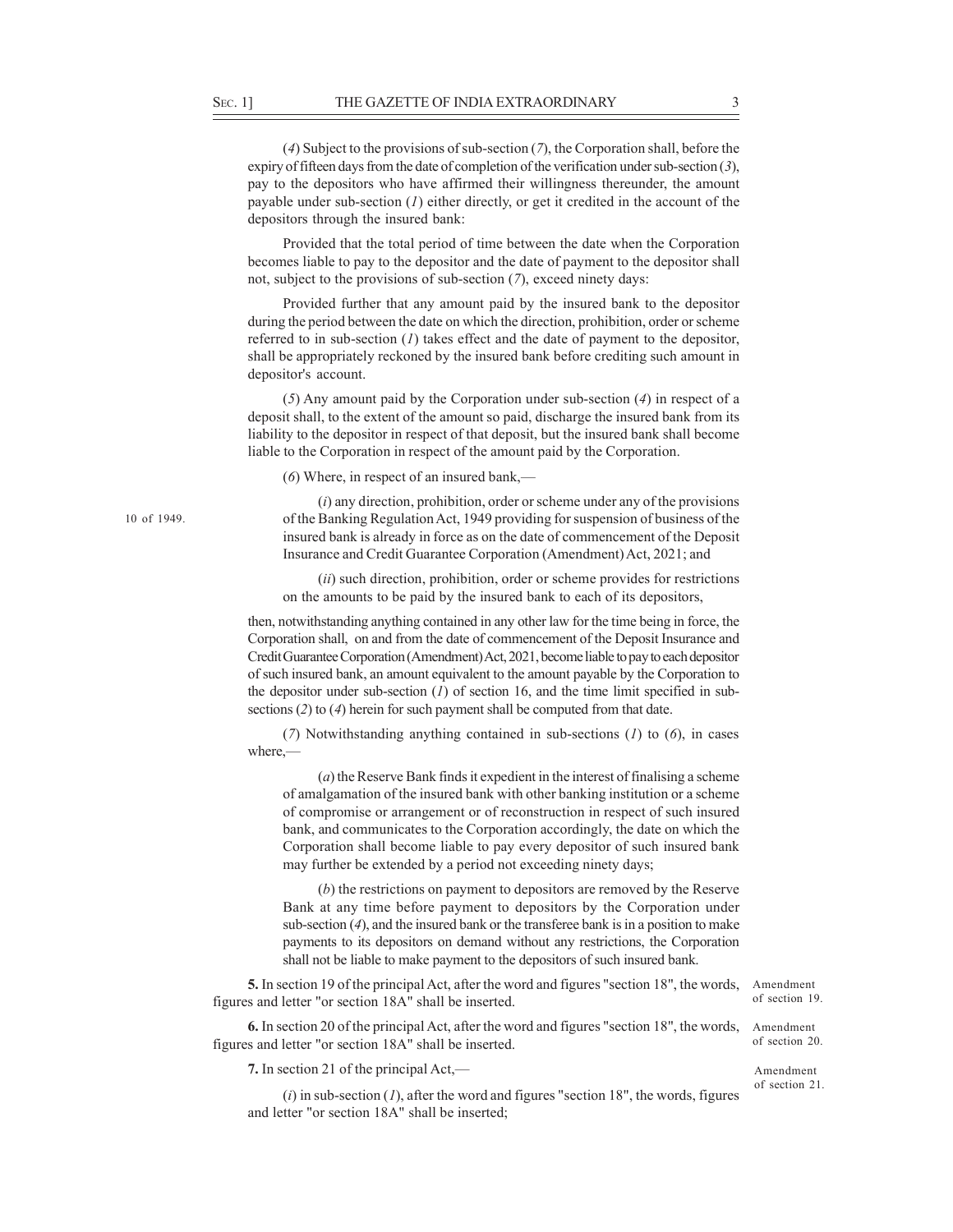(ii) in sub-section (2), in clause (b), after the words and figures "the scheme referred to in section 18", the words, figures and letter "or the direction, prohibition, order or scheme referred to in section 18A" shall be inserted; THE GAZETTE OF INDIA EXTRAORDINARY [PART II—SEC. 1]<br>(*ii*) in sub-section (2), in clause (*b*), after the words and figures "the scheme<br>referred to in section 18", the words, figures and letter "or the direction, prohibiti

(*iii*) after sub-section (2), the following sub-sections shall be inserted, namely:—

"(3) The Corporation may defer or vary the time limit for receipt of repayments due to it from the insured bank or the transferee bank, as the case may be, for such period and upon such terms, as may be decided by the Board in accordance with the regulations made in this behalf:

Provided that such regulations shall also provide for prudential principles to assess the capability of the bank to make repayment to the Corporation and for prohibition of specified other classes of liabilities from being discharged by the insured bank or the transferee bank till such time as repayment is made to the Corporation.

(4) In case of any delay in repayment to the Corporation beyond the time period prescribed under sub-section (2) or extended under sub-section (3), the Corporation may charge penal interest at a maximum rate of two per cent. above the repo rate per annum for the amount to be repaid to the Corporation and such penal interest shall rank equally for priority with the amount to be repaid under sub-section  $(2)$ .".

> ANOOP KUMAR MENDIRATTA, Secretary to the Govt. of India.

and the contract of the contract of the contract of the contract of the contract of the contract of the contract of

UPLOADED BY THE MANAGER, GOVERNMENT OF INDIA PRESS, MINTO ROAD, NEW DELHI–110002 AND PUBLISHED BY THE CONTROLLER OF PUBLICATIONS, DELHI-110054.